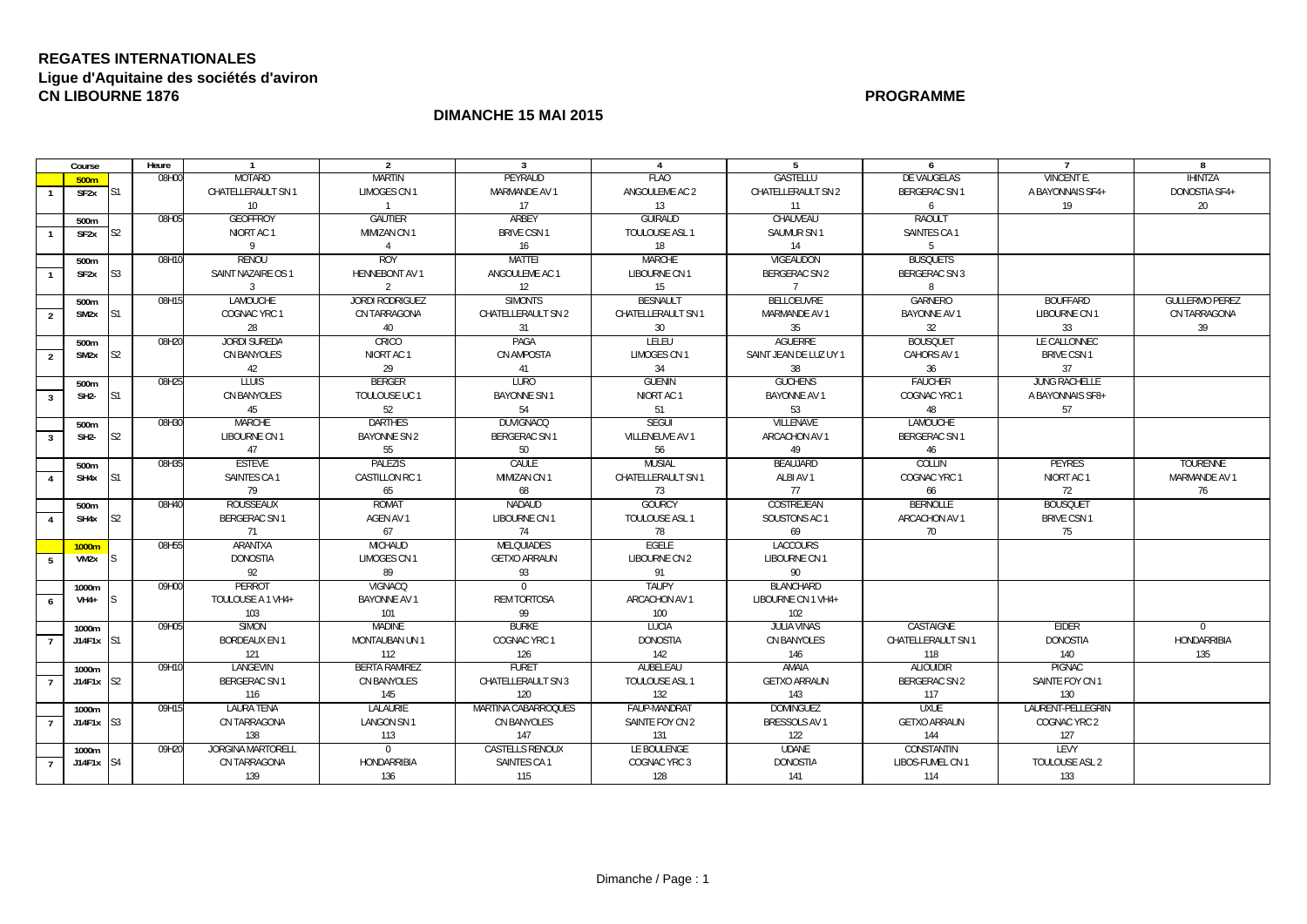|                 | Course             |                | Heure | $\overline{1}$           | $\overline{2}$       | $\mathbf{3}$         | $\overline{4}$       | -5                  | 6                     | $\overline{7}$       | 8              |
|-----------------|--------------------|----------------|-------|--------------------------|----------------------|----------------------|----------------------|---------------------|-----------------------|----------------------|----------------|
|                 | 1000m              |                | 09H25 | <b>SZOPA</b>             | <b>ASSIE</b>         | PIQUEMAL             | <b>HEBRARD</b>       | <b>HOMMELET</b>     | <b>NARDI</b>          | $\overline{0}$       |                |
|                 | J14F1x S5          |                |       | MOISSAC AC 2             | BRESSOLS AV 2        | TOULOUSE A 1         | MOISSAC AC 1         | CHATELLERAULT SN 2  | MARMANDE AV 1         | <b>HONDARRIBIA</b>   |                |
|                 |                    |                |       | 125                      | 123                  | 134                  | 124                  | 119                 | 129                   | 137                  |                |
|                 | 1000m              |                | 09H30 | CAPDEVIELLE-SABAN        | <b>GARCIA</b>        | <b>LOUBEYRES</b>     | <b>GOMES</b>         | CELIA FERNANDEZ     | $\overline{0}$        | <b>CHOPIN</b>        |                |
| 8               | J14F4x+            | S1             |       | SOUSTONS AC 1            | LIBOURNE CN 2        | MIMIZAN CN 1         | CN BANYOLES          | CN TARRAGONA        | <b>HONDARRIBIA</b>    | BERGERAC SN 2        |                |
|                 |                    |                |       | 154                      | 168                  | 153                  | 176                  | 173                 | 172                   | 156                  |                |
|                 |                    |                | 09H35 |                          |                      |                      |                      |                     | <b>MATTEI</b>         | COUARD               |                |
|                 | 1000m              |                |       | <b>BAUDEN</b>            | <b>IRIGARAY</b>      | COUSTIE              | DENOIX               | ZAKAROVA            |                       |                      |                |
| $\mathbf{g}$    | $J14F4x+$          | S2             |       | TOULOUSE ASL 1           | BAYONNE AV 1         | <b>BAYONNE SN 2</b>  | <b>BERGERAC SN1</b>  | CN AMPOSTA          | ANGOULEME AC 1        | <b>BAYONNE SN 3</b>  |                |
|                 |                    |                |       | 170                      | 157                  | 165                  | 155                  | 174                 | 161                   | 166                  |                |
|                 | 1000m              |                | 09H40 | LOHMAN                   | KERAUDREN            | <b>OSPITAL</b>       | LANSADE              | <b>BUCHE</b>        | <b>DENY</b>           |                      |                |
| 8               | J14F4x+            | S3             |       | CN BANYOLES              | TOULOUSE A 1         | <b>BAYONNE AV 3</b>  | BAYONNE AV 4         | SAINT NAZAIRE OS 2  | <b>BAYONNE AV 2</b>   |                      |                |
|                 |                    |                |       | 175                      | 171                  | 159                  | 160                  | 152                 | 158                   |                      |                |
|                 | 1000m              |                | 09H45 | <b>ZOKOU</b>             | DELANNOY             | <b>DEGERT</b>        | <b>BEGUE</b>         | PAVAN               | ROMERO                |                      |                |
| 8               | J14F4x+            | S <sub>4</sub> |       | LIBOURNE CN 1            | MARMANDE AV 1        | <b>BAYONNE SN 1</b>  | SAINTE LIVRADE AV 1  | BRESSOLS AV 1       | SAINT NAZAIRE OS 1    |                      |                |
|                 |                    |                |       | 167                      | 169                  | 164                  | 163                  | 162                 | 151                   |                      |                |
|                 | 1000m              |                | 09H50 | <b>BLANCHIER</b>         | $\overline{0}$       | RACAUD-MINUZZI       | SANZ DOMINGUEZ       | <b>BENAT</b>        | <b>BARON</b>          | <b>MUNDET</b>        | $\Omega$       |
| 9               | J14H2x             | S1             |       | CASTILLON RC 1           | <b>HONDARRIBIA</b>   | BRESSOLS AV 2        | <b>BRIVE CSN 1</b>   | <b>DONOSTIA</b>     | COGNAC YRC 1          | CN BANYOLES          | HONDARRIBIA    |
|                 |                    |                |       | 182                      | 223                  | 201                  | 208                  | 226                 | 183                   | 230                  | 224            |
|                 | 1000m              |                | 09H55 | <b>FONTAN</b>            | <b>INIGO</b>         | WILHELM              | <b>BARSSE</b>        | <b>BONERANDI</b>    | ANDER                 | HORRERREAU           | <b>SANCHEZ</b> |
| 9               | J14H2x             | S <sub>2</sub> |       | <b>BERGERAC SN 3</b>     | <b>GETXO ARRAUN</b>  | SAINTE LIVRADE AV 2  | TOULOUSE A 1         | SAINT NAZAIRE OS 2  | <b>DONOSTIA</b>       | LA REOLE AS 1        | CN BANYOLES    |
|                 |                    |                |       | 194                      | 227                  | 206                  | 217                  | 187                 | 225                   | 202                  | 229            |
|                 |                    |                |       |                          | <b>DELSOL</b>        | DAL COMPARE          | <b>MOURGUES</b>      | <b>MONTOYA</b>      | <b>DARLON</b>         | PELLE                |                |
|                 | 1000m              |                | 10H00 | CHARLES                  |                      |                      |                      |                     |                       |                      |                |
| 9               | J14H2x             | S <sub>3</sub> |       | BRESSOLS AV 1            | TOULOUSE A 2         | MARMANDE AV 1        | <b>BORDEAUX EN 1</b> | CN AMPOSTA          | MIMIZAN CN 1          | TOULOUSE A 3         |                |
|                 |                    |                |       | 200                      | 218                  | 210                  | 199                  | 228                 | 185                   | 219                  |                |
|                 | 1000m              |                | 10H05 | BRIOL-DUHALDE            | <b>BAYOT</b>         | <b>DUBA</b>          | <b>JEANTOU</b>       | <b>TAPPON</b>       | PROENCA               | <b>MARQUIS</b>       |                |
| 9               | J14H2x             | S <sub>4</sub> |       | <b>BAYONNE SN1</b>       | CN BANYOLES          | <b>BRIVE CSN 2</b>   | SAINTE LIVRADE AV 1  | ANGOULEME AC 3      | MARMANDE AV 2         | SAINTES CA 2         |                |
|                 |                    |                |       | 207                      | 231                  | 209                  | 205                  | 198                 | 211                   | 189                  |                |
|                 | 1000m              |                | 10H10 | $\Omega$                 | <b>BARRE</b>         | <b>MARCELOT</b>      | LARGERON             | <b>SAYSSET</b>      | MARCELOT              | <b>DECUQ</b>         |                |
| 9               | J14H2x             | S <sub>5</sub> |       | HONDARRIBIA              | SAUMUR SN 1          | <b>SAINTES CA 3</b>  | SAINT NAZAIRE OS 1   | ALBI AV 2           | SAINTES CA 1          | CAHORS AV 1          |                |
|                 |                    |                |       | 222                      | 204                  | 216                  | 184                  | 212                 | 188                   | 220                  |                |
|                 | 1000m              |                | 10H15 | RAGUIDEAU                | KHELIFI              | <b>CIMENT</b>        | JEREMY ALEXANDRE     | <b>VERGNOLES</b>    | <b>SENE</b>           | DELORD               |                |
| 9               | J14H2x             | S6             |       | <b>MARANS AV 1</b>       | TOULOUSE ASL 1       | ANGOULEME AC 1       | UR YOKO              | <b>BERGERAC SN1</b> | TOULOUSE ASL 3        | SOUSTONS AC 1        |                |
|                 |                    |                |       | 186                      | 213                  | 196                  | 221                  | 192                 | 215                   | 190                  |                |
|                 | 1000m              |                | 10H20 | <b>DEBEST</b>            | <b>SAULAS</b>        | <b>MATOS</b>         | MALAKHOV             | SOULAT              | KOCH-BOYMOND          |                      |                |
| 9               | J14H2x             | S7             |       | BERGERAC SN 2            | CHATELLERAULT SN 1   | SOUSTONS AC 2        | TOULOUSE ASL 2       | ANGOULEME AC 2      | ALBI AV 1             |                      |                |
|                 |                    |                |       | 193                      | 195                  | 191                  | 214                  | 197                 | 203                   |                      |                |
|                 |                    |                | 10H25 | <b>MIRANDA</b>           | <b>CERCOS</b>        | <b>TANGUY</b>        | <b>FALLEK</b>        | <b>JOUFFROY</b>     | <b>ISAAC GONZALEZ</b> |                      |                |
|                 | 1000m<br>$J14H8x+$ | S1             |       | <b>BAYONNE AV 1</b>      | CN AMPOSTA           | LIBOURNE CN 1        | <b>BAYONNE SN1</b>   | VILLENEUVE AV 1     | CN TARRAGONA          |                      |                |
| 10 <sup>1</sup> |                    |                |       |                          |                      |                      |                      |                     |                       |                      |                |
|                 |                    |                |       | 235                      | 245                  | 239                  | 238                  | 241                 | 244                   |                      |                |
|                 | 1000m              |                | 10H30 | ANDREU BOIX              | <b>GILBERT</b>       | ORTEGA               | ROJBANI              | JACQ-BODET          | $\overline{0}$        |                      |                |
| 10 <sup>1</sup> | J14H8x+            | S <sub>2</sub> |       | CN BANYOLES              | <b>BERGERAC SN 1</b> | MOISSAC AC 1         | LIBOURNE CN 2        | NANTES CLL AV 1     | <b>HONDARRIBIA</b>    |                      |                |
|                 |                    |                |       | 246                      | 236                  | 237                  | 240                  | 242                 | 243                   |                      |                |
|                 | 1500m              |                | 10H45 | HUNAULT                  | LAHILLADE            | $\mathbf 0$          | <b>FURET</b>         | <b>DAUNESSE</b>     | MARIA NAVARRETE       | SAUBADU              |                |
| 11              | J16F2x             | S1             |       | COGNAC YRC 1             | SOUSTONS AC 3        | <b>HONDARRIBIA</b>   | CHATELLERAULT SN 1   | MIMIZAN CN 1        | CN TARRAGONA          | <b>BERGERAC SN1</b>  |                |
|                 |                    |                |       | 252                      | 256                  | 279                  | 262                  | 253                 | 282                   | 259                  |                |
|                 | 1500m              |                | 10H50 | <b>PANAROTTO</b>         | LAURA GASCO          | <b>GALTIER</b>       | <b>DUHAA</b>         | <b>FOCKEDEY</b>     | <b>ABRIL</b>          | <b>TRICHARD</b>      |                |
| 11              | J16F2x             | S <sub>2</sub> |       | MOISSAC AC 1             | CN TARRAGONA         | <b>BORDEAUX EN 1</b> | SOUSTONS AC 1        | SAINTES CA 3        | CN BANYOLES           | ANGOULEME AC 2       |                |
|                 |                    |                |       | 266                      | 281                  | 263                  | 254                  | 277                 | 285                   | 261                  |                |
|                 | 1500m              |                | 10H55 | $\overline{0}$           | COSTES               | CORNUOT              | <b>WAJOU</b>         | MONTAGNAC           | LASSERRE              | SARRAUTE             |                |
| 11              | J16F2x             | S <sub>3</sub> |       | SANTIAGO/SN BAYONNE      | SOUSTONS AC 2        | ROUFFIAC AC 1        | BAYONNE AV 2         | CAHORS AV 2         | MOISSAC AC 2          | <b>BORDEAUX EN 2</b> |                |
|                 |                    |                |       | 286                      | 255                  | 265                  | 258                  | 272                 | 267                   | 264                  |                |
|                 | 1500m              |                | 11H00 | <b>CHOPIN</b>            | <b>NIGNAN</b>        | <b>TOSIN</b>         | <b>CHARRIER</b>      | <b>FOCKEDEY</b>     | CASANOVA              | <b>BRON</b>          |                |
| 11              | J16F2x             | S4             |       | <b>HENDAYE ENDAIKA 1</b> | MARMANDE AV 1        | <b>BAYONNE AV 1</b>  | ANGOULEME AC 1       | SAINTES CA 2        | CN AMPOSTA            | TOULOUSE ASL 1       |                |
|                 |                    |                |       | 273                      | 270                  | 257                  | 260                  | 276                 | 283                   | 274                  |                |
|                 |                    |                |       |                          |                      |                      |                      |                     |                       |                      |                |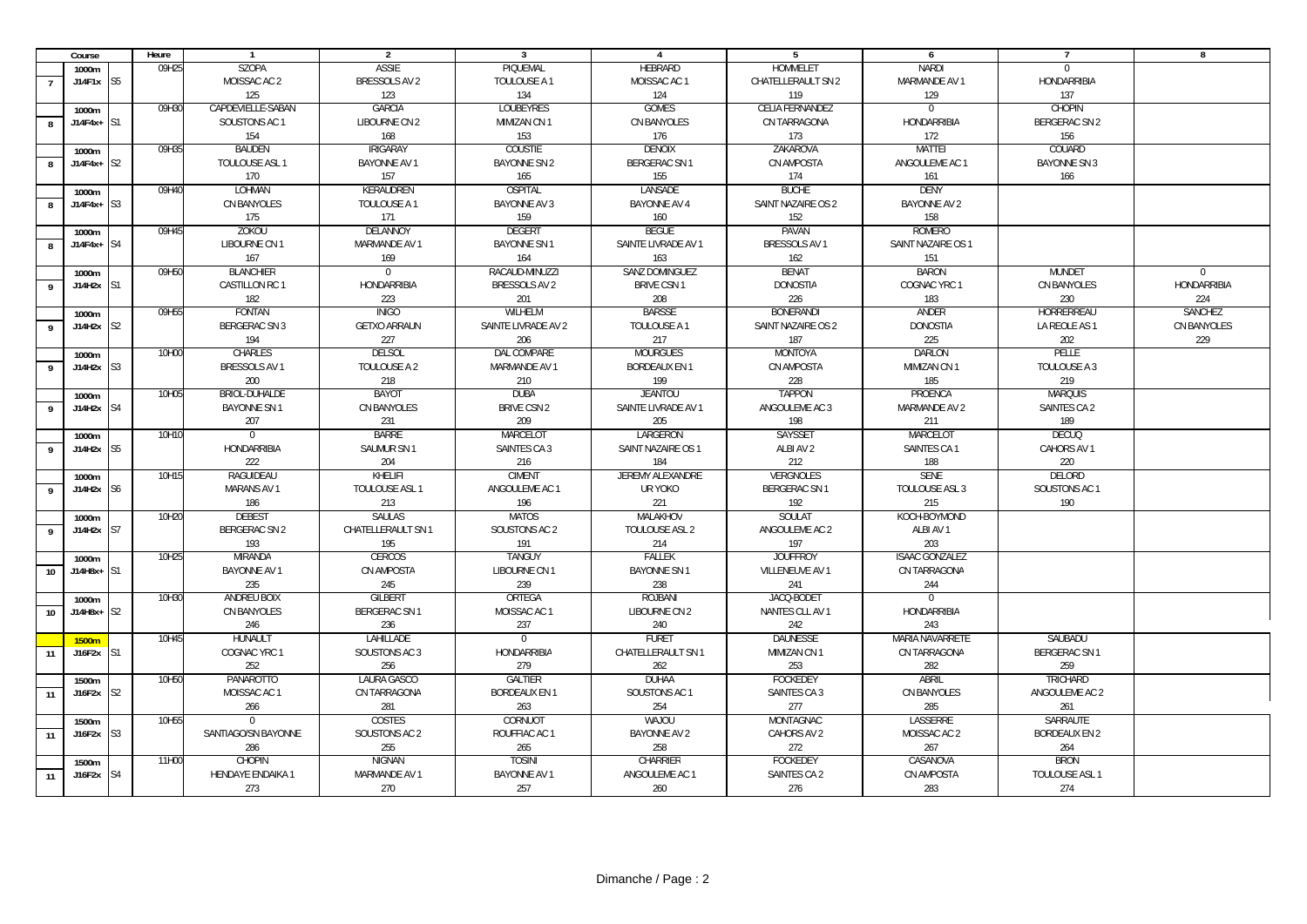|    | Course                  |                | Heure |                          | $\overline{2}$           | 3                  |                     | 5                  | 6                   |                    | $\mathbf{R}$       |
|----|-------------------------|----------------|-------|--------------------------|--------------------------|--------------------|---------------------|--------------------|---------------------|--------------------|--------------------|
|    | 1500m                   |                | 11H05 | WILHELM                  | $\Omega$                 | <b>BIBEN</b>       | LAVERGNE            | CORNUT DANJOU      | <b>LEPORC</b>       | <b>FORNES</b>      |                    |
| 11 | J16F2x S5               |                |       | SAINTE LIVRADE AV 1      | HONDARRIBIA              | TOULOUSE A 1       | SAINTES CA 1        | LIBOURNE CN 1      | CAHORS AV 1         | CN AMPOSTA         |                    |
|    |                         |                |       | 268                      | 280                      | 278                | 275                 | 269                | 271                 | 284                |                    |
|    | 1500m                   |                | 11H10 | <b>JEANDIE</b>           | GARY                     | CAILLEBOTTE        | <b>BARDE</b>        | GAGNAYRE           | GALIN               | EIX                |                    |
| 12 | J16F4+                  | IS1            |       | LIMOGES CN 1             | <b>VILLENEUVE AV 2</b>   | NANTES CLL AV 2    | <b>BAYONNE AV 2</b> | VILLENEUVE AV 1    | <b>BAYONNE SN 2</b> | <b>BRIVE CSN1</b>  |                    |
|    |                         |                |       | 289                      | 294                      | 300                | 292                 | 293                | 297                 | 298                |                    |
|    | 1500m                   |                | 11H15 | CHAUVIN                  |                          | <b>FASSBENDER</b>  | <b>JOUSSEAUME</b>   | <b>FLISSALDE</b>   | <b>ROUSSEAUX</b>    |                    |                    |
| 12 | J16F4+                  | S <sub>2</sub> |       | SAINT NAZAIRE OS 1       | HONDARRIBIA              | BAYONNE AV 1       | NANTES CLL AV 1     | <b>BAYONNE SN1</b> | BERGERAC SN 1       |                    |                    |
|    |                         |                |       | 290                      | 301                      | 291                | 299                 | 296                | 295                 |                    |                    |
|    | 1500m                   |                | 11H20 | <b>BONNEVAY</b>          | <b>TORT</b>              | <b>DANI PLANAS</b> | <b>SUHAS</b>        | GARBAY             | <b>BOILEAU</b>      | <b>MARTINEZ</b>    | THIAU              |
| 13 | J16H1x S1               |                |       | LIMOGES CN 1             | MARMANDE AV 2            | CN TARRAGONA       | SOUSTONS AC 2       | MARMANDE AV 3      | COGNAC YRC 2        | CN BANYOLES        | MIMIZAN CN 1       |
|    |                         |                |       | 310                      | 329                      | 341                | 321                 | 330                | 313                 | 346                | 316                |
|    | 1500m                   |                | 11H25 | MANNIEZ                  | RAMON LOPEZ              | <b>DUCLOS</b>      | MONTGOMERY          | <b>BLANCHET</b>    | <b>GERARD SANZ</b>  | LE SCAO            | <b>BOISSART</b>    |
| 13 | $J16H1x$ S <sub>2</sub> |                |       | LA ROCHE SUR YON AV 85 2 | CN TARRAGONA             | SAUMUR SN 2        | COGNAC YRC 1        | SAINTES CA 1       | CN TARRAGONA        | SAINT NAZAIRE OS 1 | CHATELLERAULT SN 1 |
|    |                         |                |       | 319                      | 342                      | 326                | 312                 | 333                | 340                 | 315                | 323                |
|    | 1500m                   |                | 11H30 | ZONDERLAND               | <b>CERCOS</b>            | KILIAN             | OISEAU              | GAY                | <b>GUERRET</b>      | <b>VIEMONT</b>     |                    |
| 13 | J16H1x S3               |                |       | <b>BRIVE CSN 1</b>       | <b>CN AMPOSTA</b>        | SOUSTONS AC 1      | SAINTES CA 2        | BERGERAC SN 1      | CAHORS AV 1         | SAUMUR SN 1        | CAHORS AV 2        |
|    |                         |                |       | 327                      | 343                      | 320                | 334                 | 322                | 331                 | 325                | 332                |
|    | 1500m                   |                | 11H35 | <b>MURITH</b>            | PAILLON                  | <b>AUBER</b>       | <b>MENIN</b>        | <b>SENAC</b>       | <b>BALATEU</b>      | $\Omega$           | <b>MARC</b>        |
| 13 | J16H1x S4               |                |       | TOULOUSE ASL 1           | LA ROCHE SUR YON AV 85 1 | LIBOS-FUMEL CN 1   | MARMANDE AV 1       | CAHORS AV 2        | CN BANYOLES         | HONDARRIBIA        | TOULOUSE ASL 2     |
|    |                         |                |       | 336                      | 318                      | 317                | 328                 | 332                | 345                 | 339                | 337                |
|    | 1500m                   |                | 11H40 | VAZQUEZ                  | LOVATO                   | 7AIA               | COATANROCH          | $\Omega$           | PANISELLO           | <b>ROY</b>         |                    |
| 13 | J16H1x S5               |                |       | <b>CN BANYOLES</b>       | <b>GRENADE CN 1</b>      | SAINTE FOY CN 1    | GOUET AC 1          | <b>HONDARRIBIA</b> | <b>CN AMPOSTA</b>   | CHATELLERAULT SN 2 |                    |
|    |                         |                |       | 347                      | 311                      | 335                | 314                 | 338                | 344                 | 324                |                    |
|    | 1500m                   |                | 11H45 | <b>HUGHES</b>            | <b>MINERVA</b>           | LECOURT            |                     | $\Omega$           | <b>BEGON</b>        |                    |                    |
| 14 | J16H2-                  | S1             |       | BAYONNE AV 1             | CN AMPOSTA               | AGEN AV 1          | <b>REM TORTASA</b>  | HONDARRIBIA        | CASTILLON RC 2      |                    |                    |
|    |                         |                |       | 351                      | 361                      | 354                | 360                 | 358                | 353                 |                    |                    |
|    | 1500m                   |                | 11H50 | <b>CRESPY</b>            | <b>HERMANT</b>           | <b>FRAYSSINET</b>  | DAGNEAU             | $\Omega$           |                     |                    |                    |
| 14 | J16H2-                  | S <sub>2</sub> |       | BERGERAC SN 1            | GOUET AC 1               | VILLENEUVE AV 1    | CASTILLON RC 1      | HONDARRIBIA        |                     |                    |                    |
|    |                         |                |       | 356                      | 355                      | 357                | 352                 | 359                |                     |                    |                    |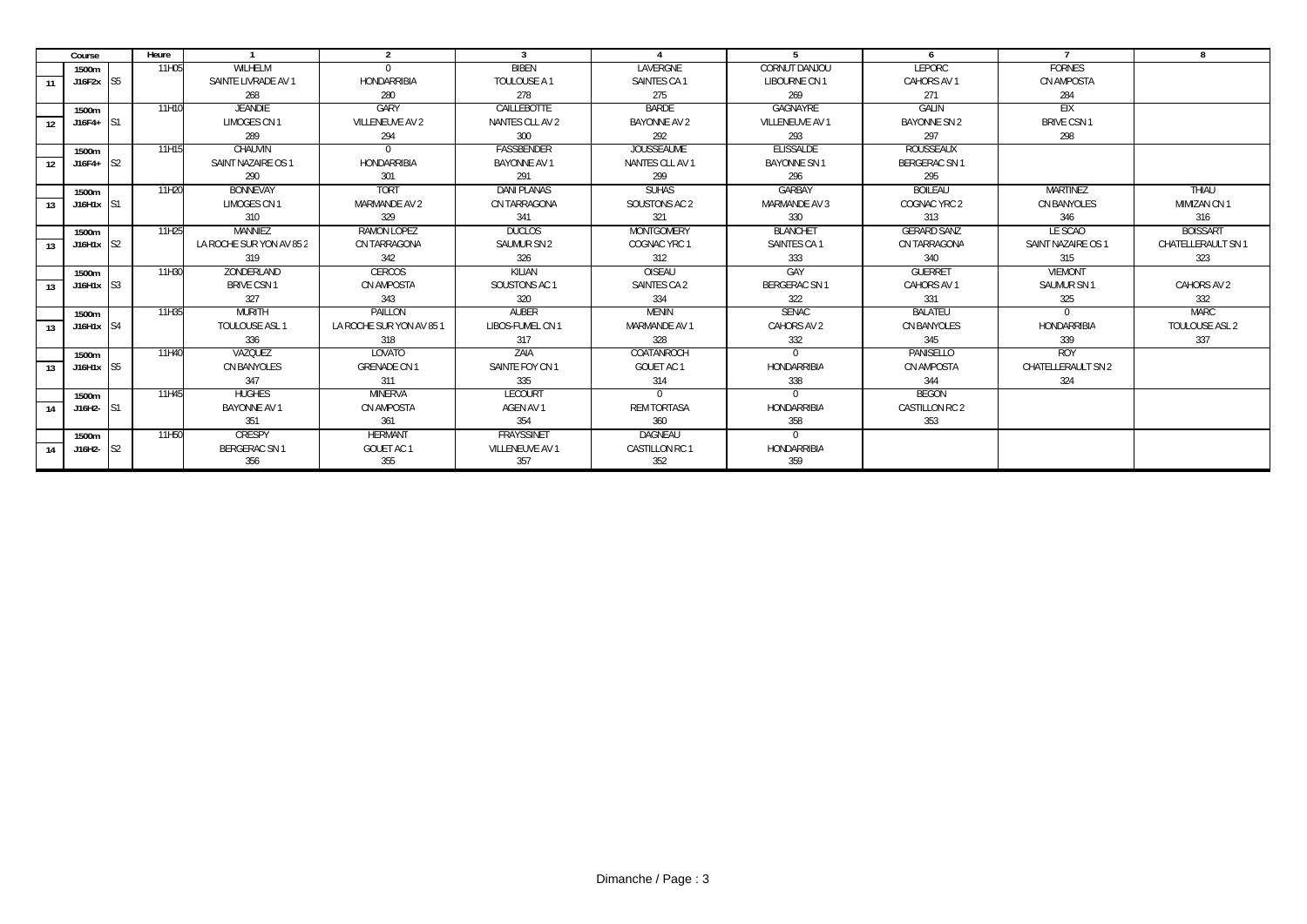|    | Course                  |                | Heure             |                                  | $\overline{2}$            | $\overline{3}$                      | $\mathbf{\Lambda}$      | 5                   | 6                      | $\overline{7}$       | 8             |
|----|-------------------------|----------------|-------------------|----------------------------------|---------------------------|-------------------------------------|-------------------------|---------------------|------------------------|----------------------|---------------|
|    | 1500m                   |                | 11H <sub>55</sub> | <b>AUSTRY</b>                    | $\mathbf{0}$              | <b>DUFOURG</b>                      | <b>DE HARO</b>          | KERAUDREN           | CHEVALLIER             |                      |               |
| 15 | $J16H4 - S1$            |                |                   | <b>LIMOGES CN1</b>               | HONDARRIBIA               | <b>BORDEAUX EN 1</b>                | TOULOUSE A 3            | TOULOUSE A 1        | NANTES CLL AV 1        |                      |               |
|    |                         |                |                   | 368                              | 378                       | 371                                 | 376                     | 374                 | 373                    |                      |               |
|    | 1500m                   |                | 12H00             | <b>MARTI VICENS</b>              | MALHEUDE                  | <b>DUPEROU</b>                      | $\Omega$                | <b>AGOSTINI</b>     | FALLEK                 |                      |               |
| 15 | J16H4-                  | S <sub>2</sub> |                   | CN BANYOLES                      | VILLENEUVE AV 1           | <b>BAYONNE AV 1</b>                 | <b>HONDARRIBIA</b>      | TOULOUSE A 2        | <b>BAYONNE SN1</b>     |                      |               |
|    |                         |                |                   | 379                              | 370                       | 369                                 | 377                     | 375                 | 372                    |                      |               |
|    | 1500m                   |                | 12H05             | <b>ESCUDIE</b>                   | <b>EHRET</b>              | AITOR                               | <b>SENAC</b>            | ARNOUILH            | $\overline{0}$         | JAMAI                | BERNARD       |
| 16 | J16H4x S1               |                |                   | <b>BAYONNE AV 1</b>              | TOULOUSE ASL 1            | <b>GETXO ARRAUN</b>                 | CAHORS AV 2             | BERGERAC SN 1       | HONDARRIBIA            | COGNAC YRC 1         | LIBOURNE CN 1 |
|    |                         |                |                   | 387                              | 405                       | 414                                 | 401                     | 390                 | 407                    | 388                  | 396           |
|    | 1500m                   |                | 12H10             | <b>JACOB</b>                     | <b>MICHEL</b>             | <b>BLANC</b>                        | <b>MARTY</b>            | ADRIAN COBO         | $\overline{0}$         | <b>BAPTISTE</b>      |               |
| 16 | $J16H4x$ S <sub>2</sub> |                |                   | CHATELLERAULT SN 1               | NANTES CLL AV 2           | MARMANDE AV 1                       | <b>BAYONNE SN 1</b>     | CN TARRAGONA        | HONDARRIBIA            | BERGERAC SN 2        |               |
|    |                         |                |                   | 393                              | 403                       | 399                                 | 395                     | 411                 | 409                    | 391                  |               |
|    | 1500m                   |                | 12H15             | <b>RECHTER</b>                   | <b>DELATTRE</b>           | <b>BURG</b>                         | <b>REGNAULT</b>         | $\Omega$            | <b>SCHMIDT</b>         |                      |               |
| 16 | $J16H4x$ S3             |                |                   | SAINTES CA1                      | TOULOUSE A 1              | CAHORS AV 1                         | LIBOURNE CN 3           | <b>HONDARRIBIA</b>  | ANGOULEME AC 1         | <b>GETXO ARRAUN</b>  |               |
|    |                         |                |                   | 404                              | 406                       | 400                                 | 398                     | 408                 | 392                    | 413                  |               |
|    | 1500m                   |                | 12H20             | PAZ                              | ZARRAA                    | CHERFAOUI                           | <b>MARIOT</b>           | <b>ADRIA MARMOL</b> | <b>IRAITZ</b>          | LAURENT              |               |
| 16 | $J16H4x$ S <sub>4</sub> |                |                   | CN AMPOSTA                       | MOISSAC AC 1              | LIBOURNE CN 2                       | NANTES CLL AV 1         | CN TARRAGONA        | <b>DONOSTIA</b>        | ARCACHON AV 1        |               |
|    |                         |                |                   | 415                              | 394                       | 397                                 | 402                     | 410                 | 412                    | 389                  |               |
|    | 2000m                   |                | 12H35             | <b>BLOCAT</b>                    | <b>BEDEL</b>              | <b>FRANCOIS</b>                     | <b>LAURA BOIX</b>       | <b>BOURDE</b>       | ORIEUX                 |                      |               |
| 17 | $J18F2x$ S1             |                |                   | COGNAC YRC 1                     | <b>BORDEAUX EN 1</b>      | AGEN AV 1                           | CN BANYOLES             | <b>BAYONNE SN1</b>  | SAUMUR SN 1            |                      |               |
|    |                         |                |                   | 418                              | 424                       | 419                                 | 433                     | 427                 | 423                    |                      |               |
|    | 2000m                   |                | 12H40             | <b>LOBB</b>                      | $\Omega$                  | <b>BAKE</b>                         | <b>DEGROOT</b>          | <b>KATTALIN</b>     | MALAVAL                |                      |               |
| 17 | $J18F2x$ S <sub>2</sub> |                |                   | FENOUILLET AB 1                  | SANTIAGOTARRAK/SN BAYONNE | <b>RENNES SR1</b>                   | LIBOS-FUMEL CN 1        | <b>GETXO ARRAUN</b> | <b>BORDEAUX EN 2</b>   |                      |               |
|    |                         |                |                   | 426                              | 434                       | 420                                 | 421                     | 432                 | 425                    |                      |               |
|    | 2000m                   |                | 12H45             | $\Omega$                         | ARIADNA FA                | <b>DESPRES</b>                      | <b>GARCIA</b>           | LAGARDE             | <b>KATYA</b>           |                      |               |
| 17 | $J18F2x$ S3             |                |                   | SANTIAGOTARRAK 2-SF              | CN TARRAGONA              | <b>NNEBONT AV/CHATEAU THIERRY A</b> | LIBOURNE CN 1           | TOULOUSE A 1        | <b>DONOSTIA</b>        |                      |               |
|    |                         |                |                   | 435                              | 430                       | 422                                 | 428                     | 429                 | 431                    |                      |               |
|    | 2000m                   |                | 12H50             | COLLIGNON                        | <b>GUIRAUD</b>            | $\Omega$                            | GASTELLU                | OIHANE              | $\Omega$               |                      |               |
| 18 | SF <sub>2x</sub>        |                |                   | BERGERAC SN 1                    | TOULOUSE ASL 1            | SANTIAGOTARRAK SH1X                 | CHATELLERAULT SN 1      | <b>GETXO ARRAUN</b> | SANTIAGO/HENDAYE       |                      |               |
|    |                         |                |                   | 438                              | 440                       | 443                                 | 439                     | 441                 | 442                    |                      |               |
|    | 2000m                   |                | 12H55             | <b>DEYRES</b>                    | VIGEAUDON                 | CORNUT DANJOU                       | <b>GENDRON</b>          |                     |                        |                      |               |
| 19 | $J18/SF4 - S$           |                |                   | BAYONNE AV 1 J18F 4-             | BERGERAC SN 1 SF4-        | LIBOURNE CN 1 SF4-                  | NANTES CLL AV 1 SF4-    |                     |                        |                      |               |
|    |                         |                |                   | 446                              | 447                       | 448                                 | 449                     |                     |                        |                      |               |
|    | 2000m                   |                | 13H00             | TFTARD                           | $\Omega$                  | <b>GARINOT</b>                      |                         |                     |                        |                      |               |
| 20 | J18H4+                  |                |                   | LIBOS-FUMEL CN 1                 | <b>HONDARIBIA</b>         | SAINTES CA 1                        |                         |                     |                        |                      |               |
|    |                         |                |                   | 456                              | 455                       | 457                                 |                         |                     |                        |                      |               |
|    | 2000m                   |                | 13H05             | <b>BRUNEAU LATOUCHE</b>          | PONCELET                  | YAOUANC                             | <b>GUILLERMO PEREZ</b>  | <b>BOUFFARD</b>     | LAFOURCADE             | <b>TOUZET</b>        |               |
| 21 | $J18H4x$ S1             |                |                   | SAINT NAZAIRE OS 1               | MOISSAC AC 1              | RENNES SR 1                         | CN TARRAGONA SH4X       | LIBOURNE CN 1       | SAINT JEAN DE LUZ UY 1 | TOULOUSE ASL 1       |               |
|    |                         |                |                   | 458                              | 464                       | 461                                 | 476                     | 465                 | 468                    | 469                  |               |
|    | 2000m                   |                | 13H10             | <b>DUVIGNACQ</b>                 | MARTINF7                  | PALDACCI                            | $\Omega$                | $\Omega$            | <b>HUCHET</b>          | DANIFI               |               |
| 21 | $J18H4x$ S <sub>2</sub> |                |                   | BERGERAC SN 1                    | LA ROCHE SUR YON AV 85 1  | CAHORS AV 1                         | SANTIAGOTARRAK          | SANTIAGOTARRAK SH4X | NANTES CLL AV 1        | NANTES CLL AV 1 SH4X |               |
|    |                         |                |                   | 462                              | 459                       | 466                                 | 472                     | 477                 | 467                    | 474                  |               |
|    | 2000m                   |                | 13H15             | GONZALEZ                         | <b>GRAF</b>               | <b>DUINAT</b>                       | <b>MUSIAL</b>           | <b>BARRERA</b>      | $\overline{0}$         |                      |               |
| 21 | J18H4x S3               |                |                   | HENNEBONT AV/LA ROCHE SUR YON AT | BRESSOLS AV 1             | SAINT JEAN DE LUZ UY 1 SH4X         | CHATELLERAULT SN 1 SH4X | CN AMPOSTA          | HONDARIBIA             |                      |               |
|    |                         |                |                   | 460                              | 463                       | 475                                 | 473                     | 471                 | 470                    |                      |               |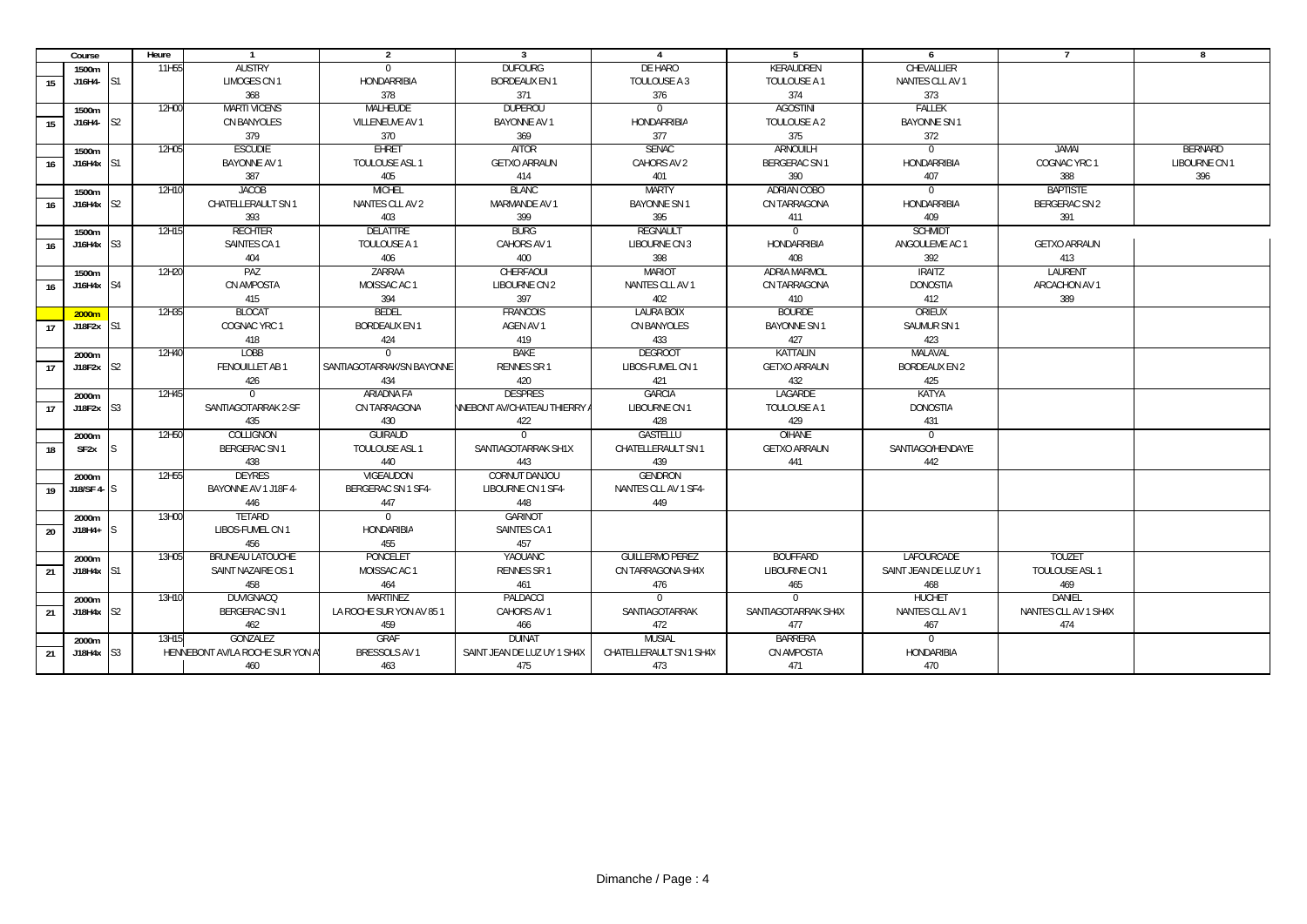|                | Course               |    | Heure             | $\overline{1}$      | $\overline{2}$     | $\overline{\mathbf{3}}$ | $\overline{4}$      | $5\overline{)}$   | $6\overline{6}$    | $\overline{7}$    | $\overline{\mathbf{8}}$ |  |  |
|----------------|----------------------|----|-------------------|---------------------|--------------------|-------------------------|---------------------|-------------------|--------------------|-------------------|-------------------------|--|--|
|                | 2000m                |    | 13H20             | ALEJANDRO           | $\overline{0}$     | GABORIT                 | BONANSEA            | <b>BELLON</b>     | LAROCHE            | <b>DOUMERG</b>    |                         |  |  |
| 22             | $J18H8+$ S1          |    |                   | GETXO ARRAUN J18H8+ | HONDARRIBIA J18H8+ | ANGOULEME AC 1 J18H8+   | BAYONNE SN 1 J18H8+ | BAYONNE AV 1 SH8+ | LIBOURNE CN 1 SH8+ | TOULOUSE A 1 SH8+ |                         |  |  |
|                |                      |    |                   | 480                 | 481                | 482                     | 483                 | 484               | 485                | 486               |                         |  |  |
|                | <b>COUPURE REPAS</b> |    |                   |                     |                    |                         |                     |                   |                    |                   |                         |  |  |
|                | 500 <sub>m</sub>     |    | 14H50             | $\overline{0}$      | $\overline{0}$     | $\overline{0}$          | $\overline{0}$      | $\overline{0}$    | $\overline{0}$     |                   |                         |  |  |
| $\bf{0}$       | J12H1X               |    |                   | HENNEBONT           | HENNEBONT          | HENNEBONT               | HENNEBONT           | HENNEBONT         | LA REOLE J12H2X    |                   |                         |  |  |
|                |                      |    |                   | 490                 | 491                | 492                     | 493                 | 494               | 496                |                   |                         |  |  |
|                | 500m                 |    | 14H55             | RIBIOLLET           | $\overline{0}$     |                         | EGELE               |                   |                    |                   |                         |  |  |
| $\bf{0}$       | J12H4X+              |    |                   | MIMIZAN             | <b>BRIVE</b>       |                         | LIBOURNE J128X+     |                   |                    |                   |                         |  |  |
|                |                      |    |                   | 498                 | 499                |                         | 504                 |                   |                    |                   |                         |  |  |
|                | 500m                 |    | 15H00             |                     |                    |                         |                     |                   |                    |                   |                         |  |  |
| $\mathbf{1}$   | SF2X                 | FB |                   |                     |                    |                         |                     |                   |                    |                   |                         |  |  |
|                |                      |    |                   |                     |                    |                         |                     |                   |                    |                   |                         |  |  |
|                | 500m                 |    | 15H05             |                     |                    |                         |                     |                   |                    |                   |                         |  |  |
| $\mathbf{1}$   | SF2X                 | FB |                   |                     |                    |                         |                     |                   |                    |                   |                         |  |  |
|                |                      |    |                   |                     |                    |                         |                     |                   |                    |                   |                         |  |  |
|                | 500m                 |    | 15H10             |                     |                    |                         |                     |                   |                    |                   |                         |  |  |
| $\overline{2}$ | SM2X                 | FB |                   |                     |                    |                         |                     |                   |                    |                   |                         |  |  |
|                |                      |    |                   |                     |                    |                         |                     |                   |                    |                   |                         |  |  |
|                | 500m                 |    | 15H15             |                     |                    |                         |                     |                   |                    |                   |                         |  |  |
| $\overline{2}$ | SM2X                 | FA |                   |                     |                    |                         |                     |                   |                    |                   |                         |  |  |
|                |                      |    |                   |                     |                    |                         |                     |                   |                    |                   |                         |  |  |
|                | 500m                 |    | 15H20             |                     |                    |                         |                     |                   |                    |                   |                         |  |  |
| $\overline{3}$ | SH4+                 | FB |                   |                     |                    |                         |                     |                   |                    |                   |                         |  |  |
|                |                      |    |                   |                     |                    |                         |                     |                   |                    |                   |                         |  |  |
|                | 500m                 |    | 15H25             |                     |                    |                         |                     |                   |                    |                   |                         |  |  |
| $\overline{3}$ | $SH4+$               | FA |                   |                     |                    |                         |                     |                   |                    |                   |                         |  |  |
|                |                      |    |                   |                     |                    |                         |                     |                   |                    |                   |                         |  |  |
|                | 500m                 |    | 15H30             |                     |                    |                         |                     |                   |                    |                   |                         |  |  |
| $\overline{4}$ | SH4X                 | FB |                   |                     |                    |                         |                     |                   |                    |                   |                         |  |  |
|                |                      |    |                   |                     |                    |                         |                     |                   |                    |                   |                         |  |  |
|                | 500m                 |    | 15H35             |                     |                    |                         |                     |                   |                    |                   |                         |  |  |
| $\overline{4}$ | SH4X                 | FA |                   |                     |                    |                         |                     |                   |                    |                   |                         |  |  |
|                |                      |    |                   |                     |                    |                         |                     |                   |                    |                   |                         |  |  |
|                | 1000m<br>VM2X        |    | 15H50             |                     |                    |                         |                     |                   |                    |                   |                         |  |  |
| 5              |                      |    |                   |                     |                    |                         |                     |                   |                    |                   |                         |  |  |
|                |                      |    | 15H <sub>55</sub> |                     |                    |                         |                     |                   |                    |                   |                         |  |  |
| $\overline{6}$ | 1000m<br><b>VH4-</b> |    |                   |                     |                    |                         |                     |                   |                    |                   |                         |  |  |
|                |                      |    |                   |                     |                    |                         |                     |                   |                    |                   |                         |  |  |
|                | 1000m                |    | 16H00             |                     |                    |                         |                     |                   |                    |                   |                         |  |  |
| $\overline{7}$ | J14F1X FC            |    |                   |                     |                    |                         |                     |                   |                    |                   |                         |  |  |
|                |                      |    |                   |                     |                    |                         |                     |                   |                    |                   |                         |  |  |
|                | 1000m                |    | 16H05             |                     |                    |                         |                     |                   |                    |                   |                         |  |  |
| $\overline{7}$ | $J14F1X$ FB          |    |                   |                     |                    |                         |                     |                   |                    |                   |                         |  |  |
|                |                      |    |                   |                     |                    |                         |                     |                   |                    |                   |                         |  |  |
|                | 1000m                |    | 16H10             |                     |                    |                         |                     |                   |                    |                   |                         |  |  |
| $\overline{7}$ | J14F1X FA            |    |                   |                     |                    |                         |                     |                   |                    |                   |                         |  |  |
|                |                      |    |                   |                     |                    |                         |                     |                   |                    |                   |                         |  |  |
|                |                      |    |                   |                     |                    |                         |                     |                   |                    |                   |                         |  |  |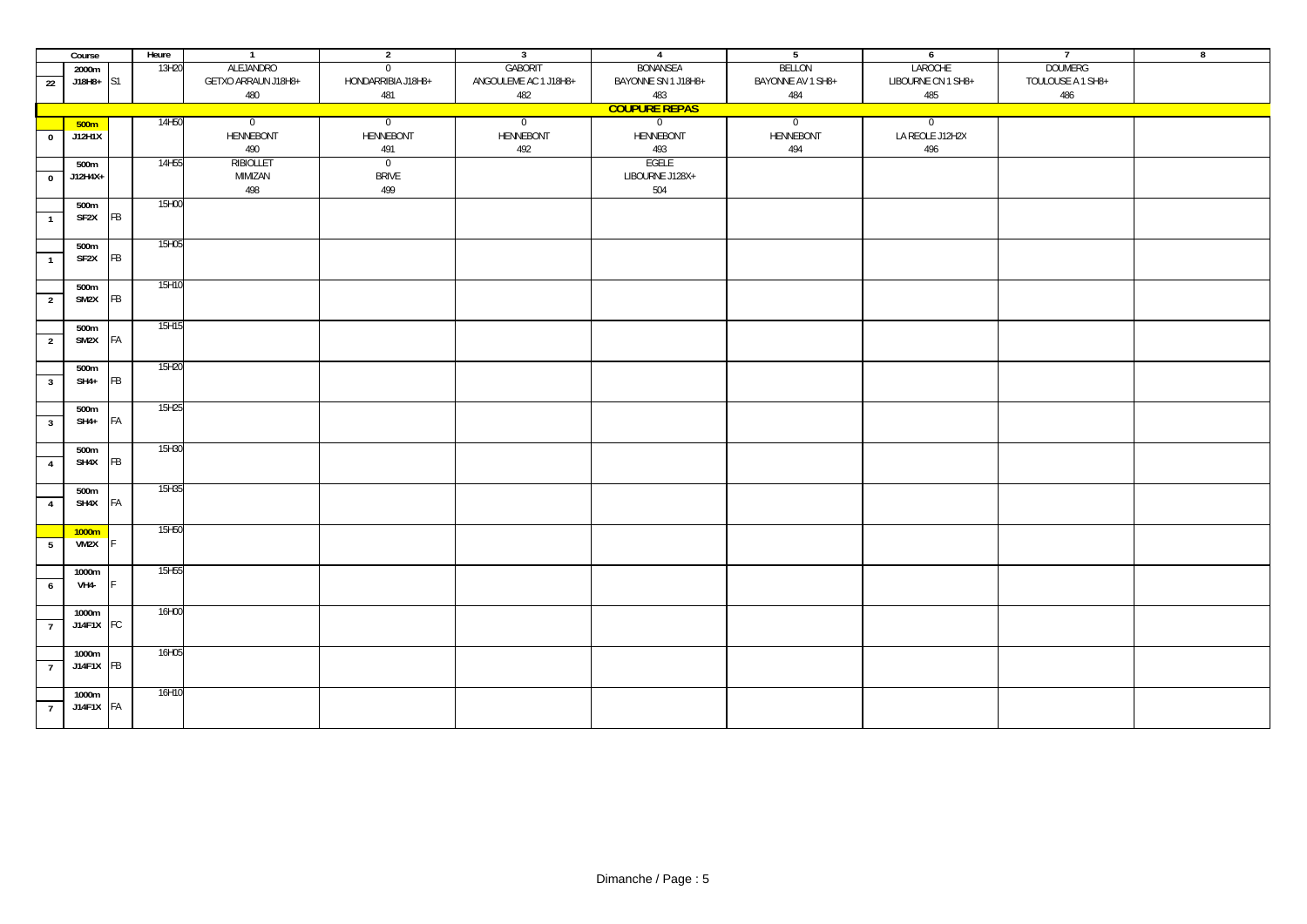|                         | Course             | Heure | $\overline{1}$ | $\overline{2}$ | $\overline{\mathbf{3}}$ | $\overline{4}$ | 5 | $6\overline{6}$ | $\overline{7}$ | $\overline{\mathbf{8}}$ |
|-------------------------|--------------------|-------|----------------|----------------|-------------------------|----------------|---|-----------------|----------------|-------------------------|
|                         | 1000m              | 16H15 |                |                |                         |                |   |                 |                |                         |
| $\boldsymbol{8}$        | $J14F4X+$ FC       |       |                |                |                         |                |   |                 |                |                         |
|                         | 1000m              | 16H20 |                |                |                         |                |   |                 |                |                         |
| $\overline{\mathbf{8}}$ | $J14F4X+$ FB       |       |                |                |                         |                |   |                 |                |                         |
|                         |                    |       |                |                |                         |                |   |                 |                |                         |
|                         | 1000m              | 16H25 |                |                |                         |                |   |                 |                |                         |
| 8                       | $J14F4X+FA$        |       |                |                |                         |                |   |                 |                |                         |
|                         |                    |       |                |                |                         |                |   |                 |                |                         |
|                         | 1000m              | 16H30 |                |                |                         |                |   |                 |                |                         |
| $\overline{9}$          | J14H2X FC          |       |                |                |                         |                |   |                 |                |                         |
|                         |                    | 16H35 |                |                |                         |                |   |                 |                |                         |
| 9                       | 1000m<br>J14H2X FB |       |                |                |                         |                |   |                 |                |                         |
|                         |                    |       |                |                |                         |                |   |                 |                |                         |
|                         | 1000m              | 16H40 |                |                |                         |                |   |                 |                |                         |
| $\overline{9}$          | J14H2X FA          |       |                |                |                         |                |   |                 |                |                         |
|                         |                    |       |                |                |                         |                |   |                 |                |                         |
|                         | 1000m              | 16H45 |                |                |                         |                |   |                 |                |                         |
| 10                      | J14H8X+ FB         |       |                |                |                         |                |   |                 |                |                         |
|                         |                    |       |                |                |                         |                |   |                 |                |                         |
|                         | 1000m              | 16H50 |                |                |                         |                |   |                 |                |                         |
| 10                      | J14H8X+ FA         |       |                |                |                         |                |   |                 |                |                         |
|                         |                    |       |                |                |                         |                |   |                 |                |                         |
|                         | 1500m              | 17H05 |                |                |                         |                |   |                 |                |                         |
| 11                      | $J16F2X$ FC        |       |                |                |                         |                |   |                 |                |                         |
|                         |                    | 17H10 |                |                |                         |                |   |                 |                |                         |
| 11                      | 1500m<br>J16F2X FB |       |                |                |                         |                |   |                 |                |                         |
|                         |                    |       |                |                |                         |                |   |                 |                |                         |
|                         | 1500m              | 17H15 |                |                |                         |                |   |                 |                |                         |
| $\overline{11}$         | J16F2X FA          |       |                |                |                         |                |   |                 |                |                         |
|                         |                    |       |                |                |                         |                |   |                 |                |                         |
|                         | 1500m              | 17H20 |                |                |                         |                |   |                 |                |                         |
| 12                      | J16F4+ FB          |       |                |                |                         |                |   |                 |                |                         |
|                         |                    |       |                |                |                         |                |   |                 |                |                         |
|                         | 1500m              | 17H25 |                |                |                         |                |   |                 |                |                         |
| 12                      | J16F4+ FA          |       |                |                |                         |                |   |                 |                |                         |
|                         |                    |       |                |                |                         |                |   |                 |                |                         |
|                         | 1500m              | 17H30 |                |                |                         |                |   |                 |                |                         |
| 13                      | J16H1X FC          |       |                |                |                         |                |   |                 |                |                         |
|                         | 1500m              | 17H35 |                |                |                         |                |   |                 |                |                         |
| 13                      | J16H1X FB          |       |                |                |                         |                |   |                 |                |                         |
|                         |                    |       |                |                |                         |                |   |                 |                |                         |